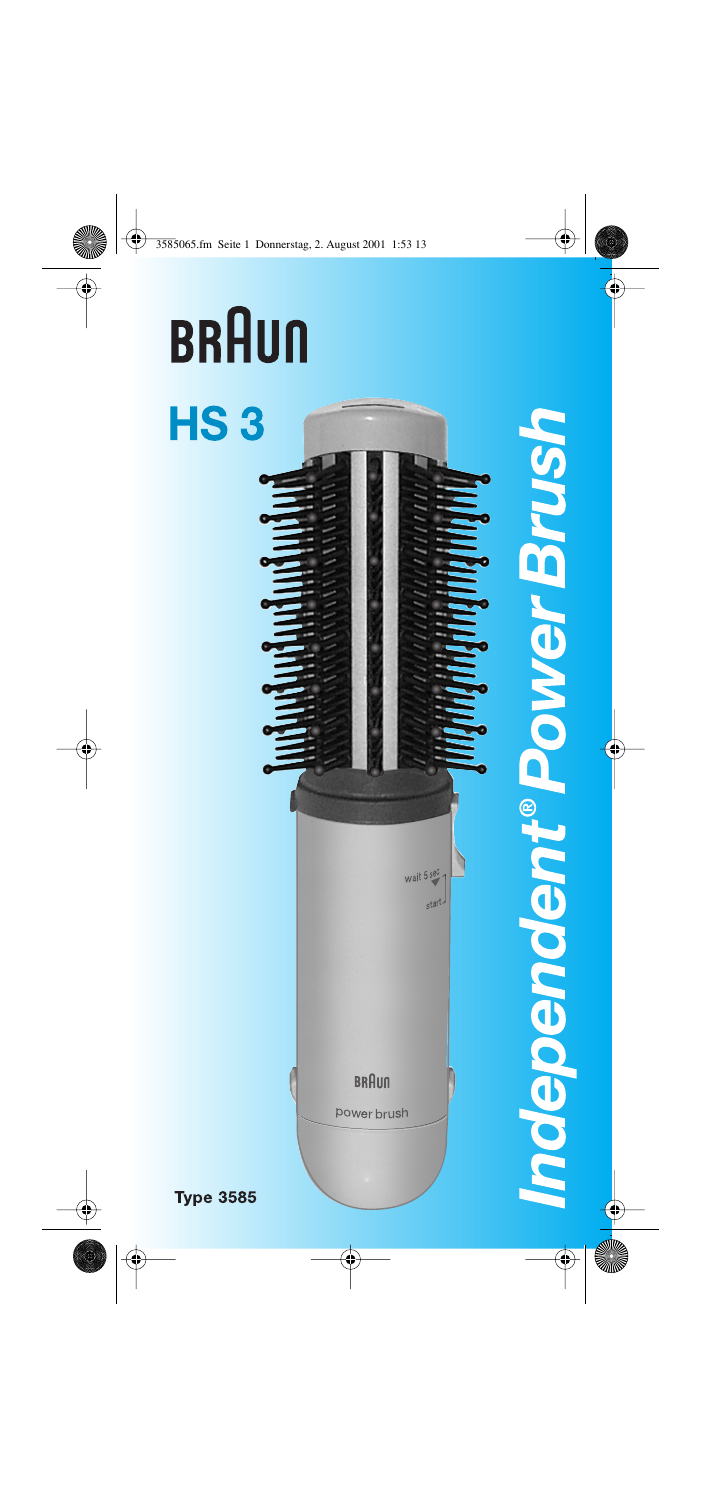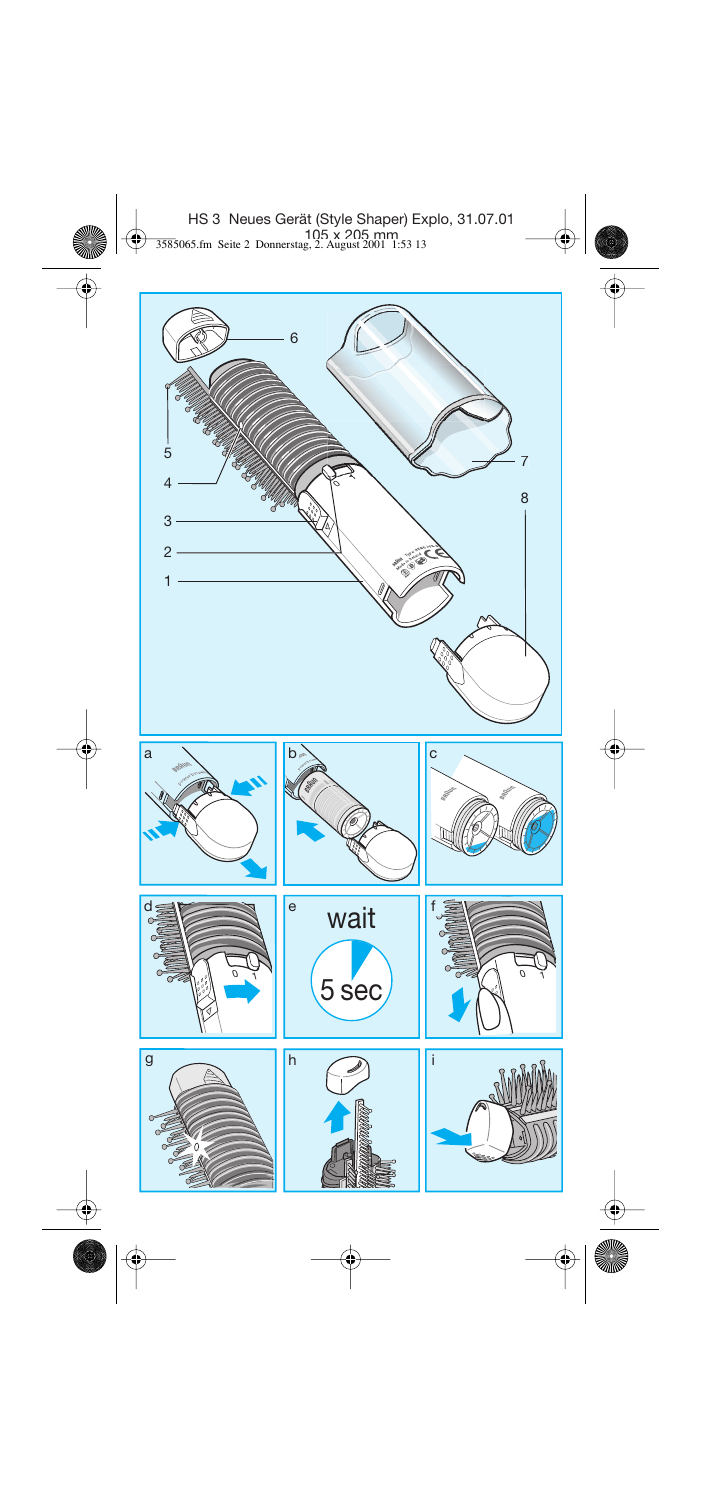Our products are engineered to meet the highest standards of quality, functionality and design. We hope you thoroughly enjoy your new Braun appliance.

# **Caution**

- Do not expose to temperatures of more than 50°C (e.g. glove compartment of cars),
- nor direct sunlight for long periods of time.
- Keep out of the reach of children.
- Do not allow the appliance to become wet.
- When starting the appliance please ensure that it is held away from the hair, face and clothing. Do not start the appliance while it is in the hair in order to avoid damage to the hair. Energy cell contains flammable butane gas under pressure.
- Keep away from flames (burning cigarettes as well).
- Use Braun energy cells only.
- Avoid touching the hot parts of the product.
- When hot, do not place on surfaces which are not heat resistant.
- Do not take apart, puncture or incinerate.
- If the appliance is damaged, stop using it immediately. For repairs refer to authorised Braun Service Agents only.

The Braun Independent Power Brush should be used on dry hair only. It is designed to smooth and shape your hair.

# **Description**

- 1 Handle
- 2 Switch for gas supply  $(0 = \text{off}, 1 = \text{on})$
- 3 Ignition switch
- 4 On/ready indicator
- 5 Comb lines
- 6 End cover for comb lines
- 7 Protective cover
- 8 End cap

# **Inserting or exchanging the Braun energy cell**

(Never insert or exchange it near an open fire or flame.)

- The switch  $\oslash$  must be set at the «0» (= off) position.
- Press the textured buttons on end cap  $\circled{8}$  and pull it off (a).
- Insert the Braun energy cell into the handle (b).
- Important: The arrows on the energy cell indicate which way it should be inserted.
- Push the cell firmly up into the handle. Replace the end cap until the hooks on the handle lock.

Use only Braun energy cells CTS (12.5 ml/7 g) which are specially designed for this appliance. They are available from the store where your Braun Independent Power Brush was purchased, as well as from autorised Braun Service Agents. The energy cells can be changed at any time, even if they are only partly filled.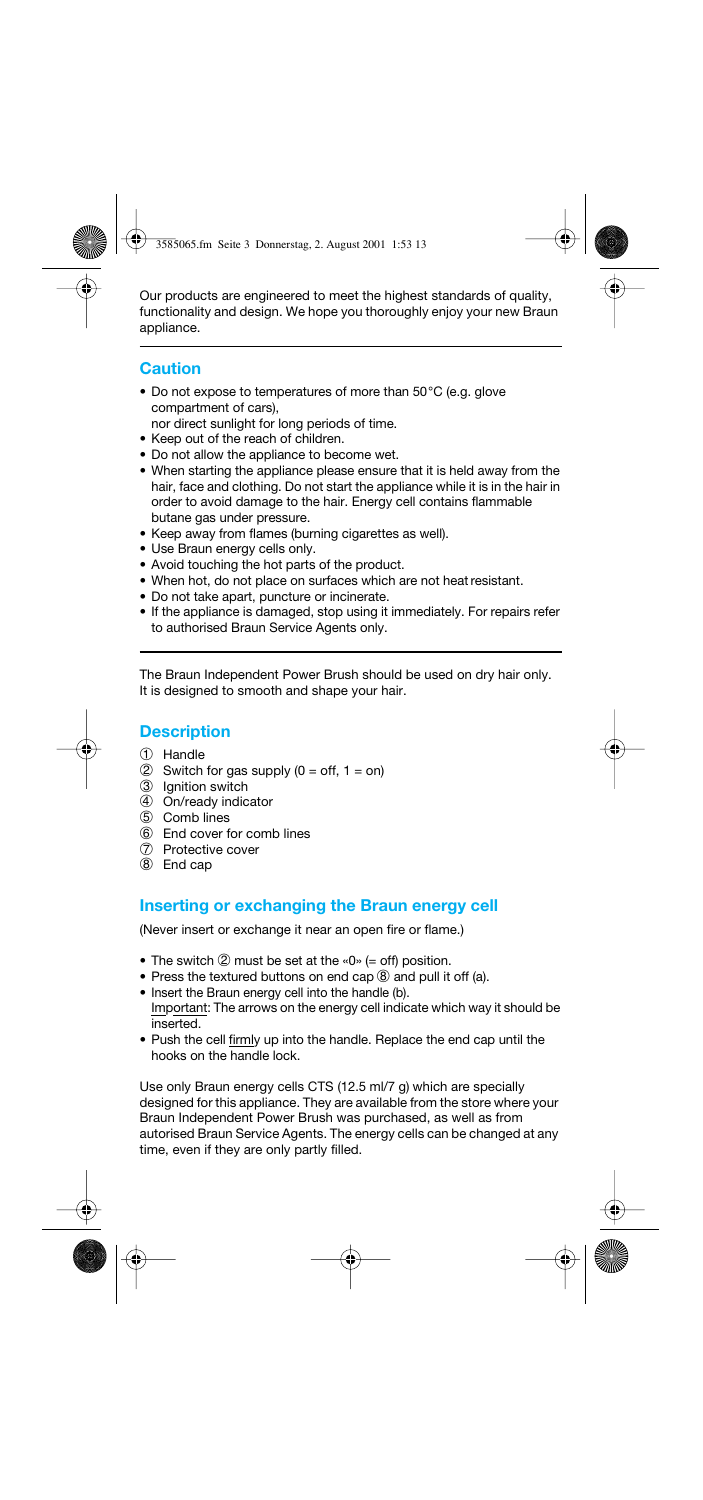## **How to use**

- $\bullet$  Before each use check the gas level  $\odot$ . To do so, remove the end cap 8. Change the energy cell when empty (see instructions).
- To aid ignition, hold the product upright. Turn on the gas flow by setting the switch  $\oslash$  to the «1» position  $\oslash$ . **Wait 5 seconds**  $\oslash$ .
- Pull the ignition switch back until you hear an audible «click» $\circled{f}$ . The on/ready indicator  $4$  will then light up, confirming that the heating system is on  $\circled{9}$ .
- The appliance heats up fast and after approximately 90 seconds the on/ ready indicator will turn off: the appliance has reached the optimal styling temperature and is now ready for use. A thermostat maintains the optimal styling temperature. The «ready» indicator may flash briefly during styling, whenever the appliance is heated up again to maintain a constant temperature.

# **When you have finished styling**

 $\bullet$  Turn off the Braun Independent Power Brush by moving the switch  $@$  to the «0» position and push the protective cover  $\widehat{7}$  on the appliance as far as it will go. The heat resistant protective cover can be placed on the brush, even if the product is still hot.

# **Cleaning**

Make sure the appliance is switched off and cold.

For cleaning, remove the end cover  $\circled{6}$  and pull off the comb lines  $\circled{h}$ . Immerse all removed parts in warm soapy water for a few minutes. Clean them with a brush, rinse and dry. After cleaning, push the comb lines back onto the Braun Independent Power Brush. To lock the comb lines, push back the cover  $\oplus$ , first on the slit and then the opposite side against the direction of the arrow, until it locks. The handle 1 and the protective cover  $\oslash$  may only be wiped with a soft damp cloth.

Never immerse the appliance in water.

Subject to change without notice.

This product conforms to the EMC-Requirements as laid down CE. by the Council Directive 89/336/EEC.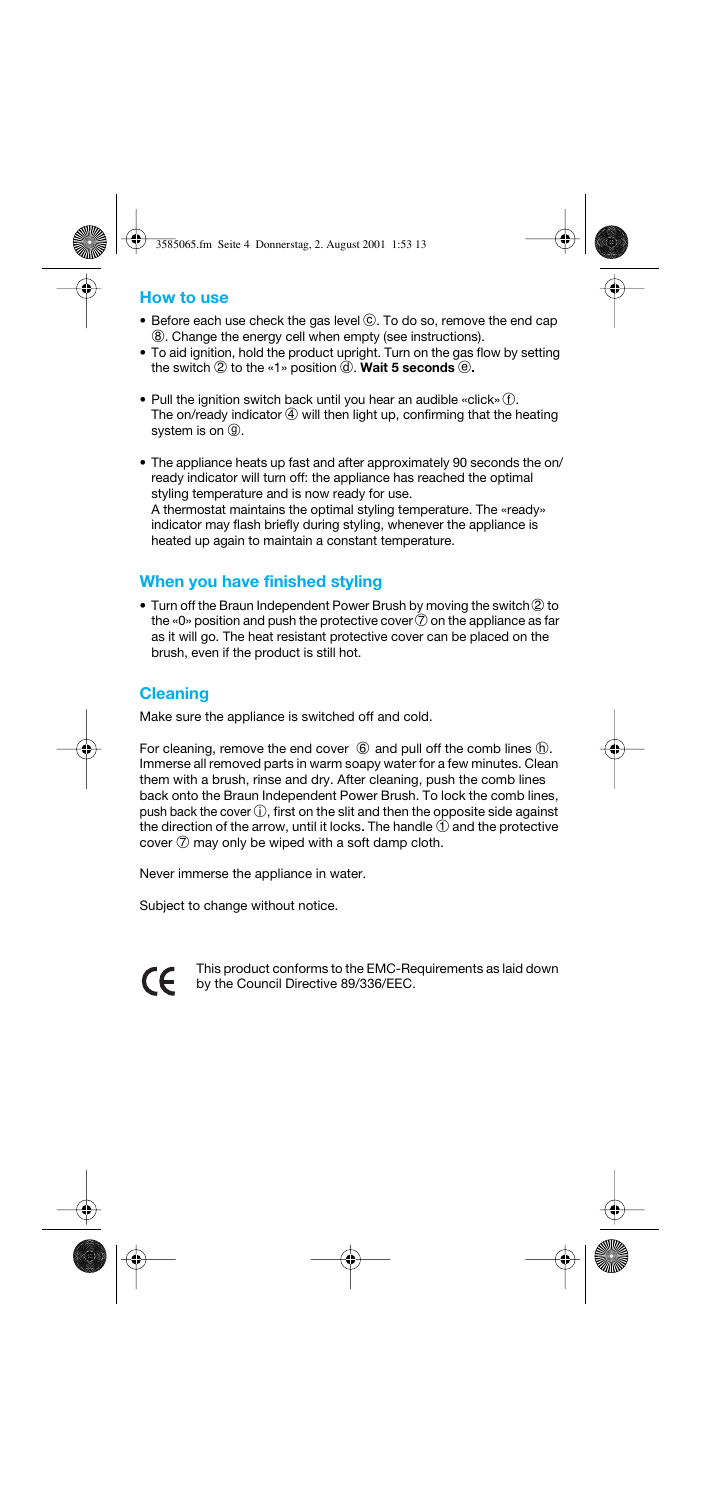# **Styling instructions**

The Braun Independent Power Brush is a combination of heated brush and shaper making it an ideal styling tool in your handbag for on-thespot styling. It is a new way to style, shape and fine-tune your hairstyle also after it has been dried and between washes. Cordless and compact, it is designed to fit comfortably in your hand, giving you close-up control.

#### Step by step

- 1 Use the Braun Independent Power Brush with a slow, firm brushing action to smooth and control hair. The brush has long plastic bristles with rounded tips to protect your scalp while the heated surface gives the smoothing effect.
- 2 After 4-5 brushing strokes on a section of hair, that section is ready to be shaped to add movement and direction.
- 3 To shape the hair, simply draw the brush through the hair to the ends. Turn the brush half a turn. Hold for a few seconds to allow the heated metal shaping edge to set shape.

#### For best results

To ensure smoother, non-frizzy and shinier results, the Independent Power Brush should be drawn through the hair slowly. When shaping hair, gently unwind and then leave the hair to cool for a second or two before brushing out your section of hair.

This helps to hold the style.

## **Guarantee**

We grant 2 years guarantee on the product commencing on the date of purchase. Within the guarantee period we will eliminate, free of charge, any defects in the appliance resulting from faults in materials or workmanship, either by repairing or replacing the complete appliance as we may choose.

This guarantee extends to every country where this appliance is supplied by Braun or its appointed distributor.

This guarantee does not cover: damage due to improper use, normal wear or use as well as defects that have a negligible effect on the value or operation of the appliance. The guarantee becomes void if repairs are undertaken by unauthorised persons and if original Braun parts are not used.

To obtain service within the guarantee period, hand in or send the complete appliance with your sales receipt to an authorised Braun Customer Service Centre.

#### **For UK only:**

This guarantee in no way affects your rights under statutory law.